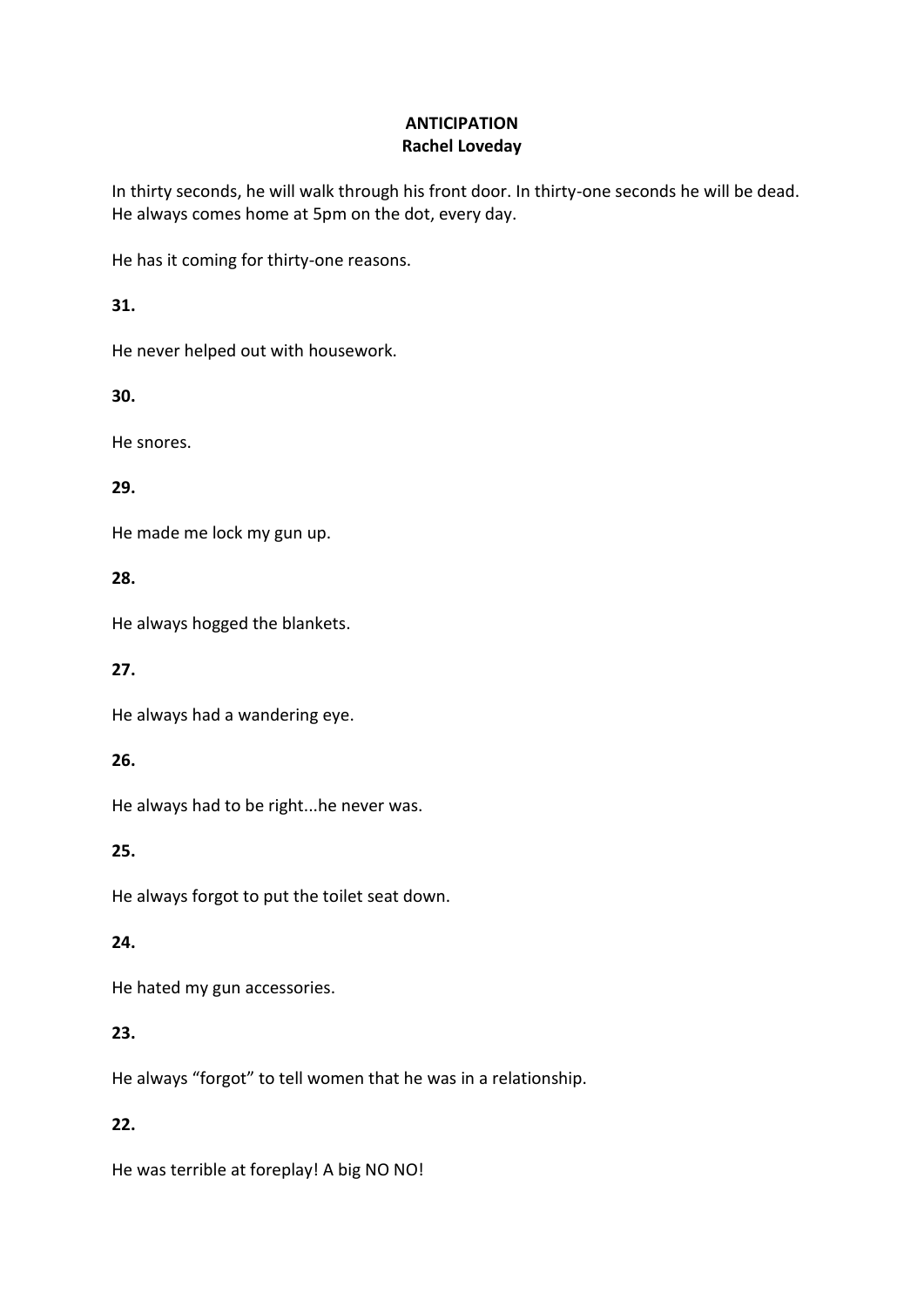#### **21.**

He always ate the last bit of MY chocolate! An even BIGGER NO NO!

## **20.**

He hogged the mirror.

# **19.**

He kept more beauty products than I did. Apparently they're "manly". They're still beauty products no matter how "manly" they are.

## **18.**

He could never hold his liquor.

## **17.**

Apparently he's a real ladies man.

#### **16.**

He always gave me horrible gifts for my birthday.

## **15.**

He would always sing in the shower. I couldn't stand his voice!

## **14.**

He was a workaholic.

## **13.**

He would never ask for directions. We spent hours literally driving in circles once.

## **12.**

He was a flirt. He didn't think it was wrong.

## **11.**

He was scared of spiders.